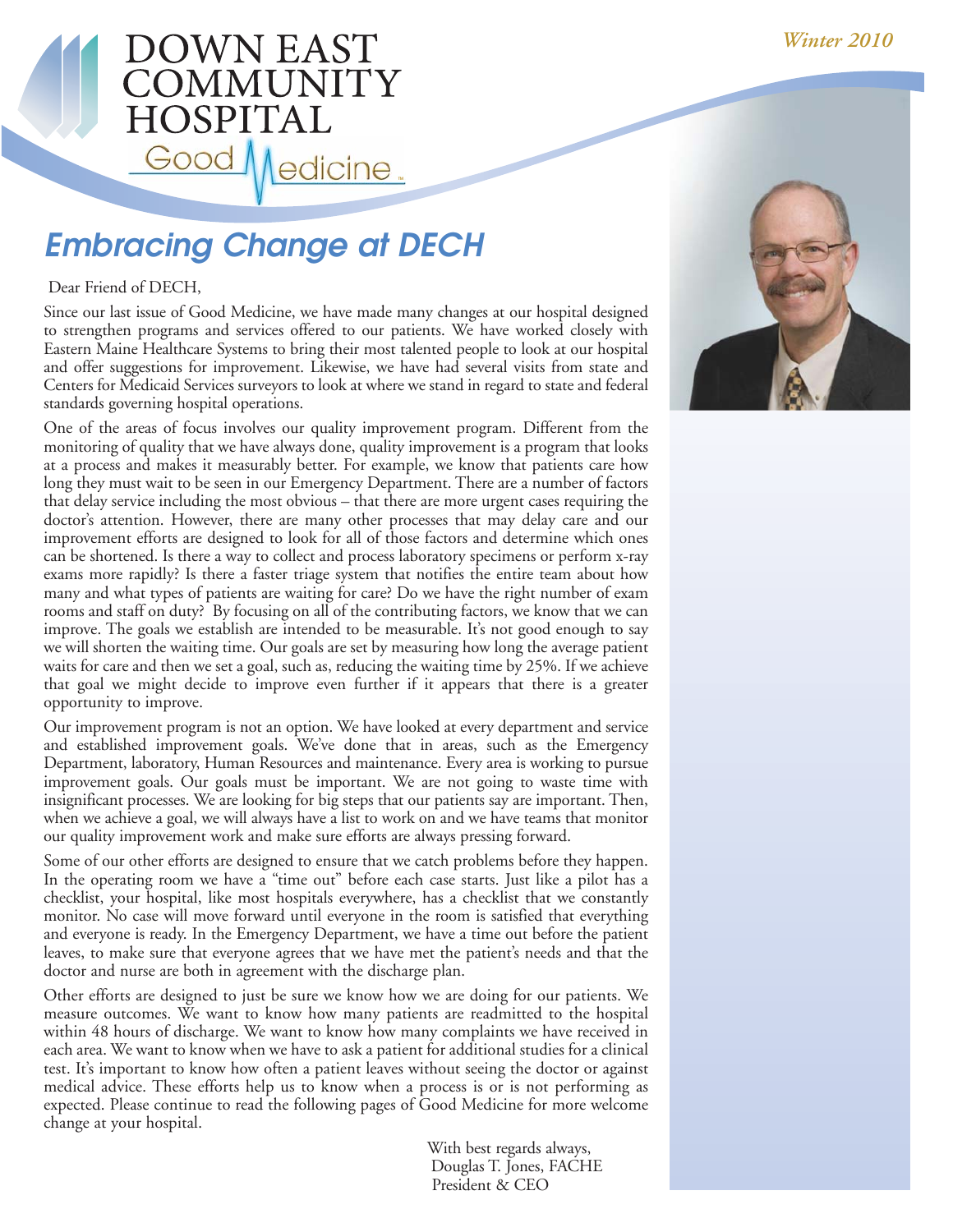# **We Are Proud of Our Accomplishments at DECH**



#### **Small Incisions**

Before laparoscopic surgical procedures were available, large incisions were required to perform abdominal surgery. Now there is an even less invasive surgical procedure called *Single Incision Laparoscopic Surgery (SILS)*. This new procedure is being used by **Aziz Massaad, MD** at Down East Community Hospital. This procedure is one of the latest advancements in minimally-invasive surgery and it involves performing abdominal operations with laparoscopic instruments placed through a single, small umbilical (belly button) incision. As a result of having a surgery with such a small incision (approximately two thirds of an inch), the patient could expect to experience less pain and a quicker recovery with the added benefit of almost no visible post-operative scars. *"Single incision laparoscopic surgery is feasible for a variety of general surgical operations, such as removal of the gallbladder and removal of the appendix."* stated Dr. Massaad. DECH is one of less than five hospitals in Maine to perform this new approach in laparoscopic surgery.





#### **Outstanding Pharmacist**

Down East Community Hospital *Pharmacist*, **Mike Dudzik**, is a recipient of a prestigious literature award from the *American Society of Hospital Pharmacists Foundation* for innovation in pharmacy practice in health systems. Mike and three of his colleagues share this award for implementing after-hours pharmacy coverage for critical access hospitals in northeast Minnesota. The award ceremony took place in Las Vegas, Nevada at the ASHP mid-year conference.

#### **Dedication Recognized**

**Christine Kuhni, Women's Health Nurse Practitoner** at Milbridge Medical Center was selected to receive the *2010 AANP Nurse Practitioner Advocate State Award for Excellence*. This prestigious award is given annually to a dedicated nurse practitioner advocate in each state who has made a significant contribution to the status of health-care delivery and the practice of Nurse Practitioners. In 2003, Chris Kuhni decided to tackle the overwhelming health problems facing her community. She began writing grants and fundraising in an effort to create a resource center that would serve all of Washington County. In 2006, the *Women's Health Resource Library (WHRL)* opened it's doors as the first and only fully staffed center of its kind in the state. It's mission is to advance and promote the health of the individual, the family and the community. Chris volunteers her time as executive director of the WHRL, in addition to her full time women's health practice. The WHRL serves as a model for other communities striving to address the health care crisis; and Chris has shown her community that a nurse practitioner can be an agent of change, creating solutions and empowering citizens.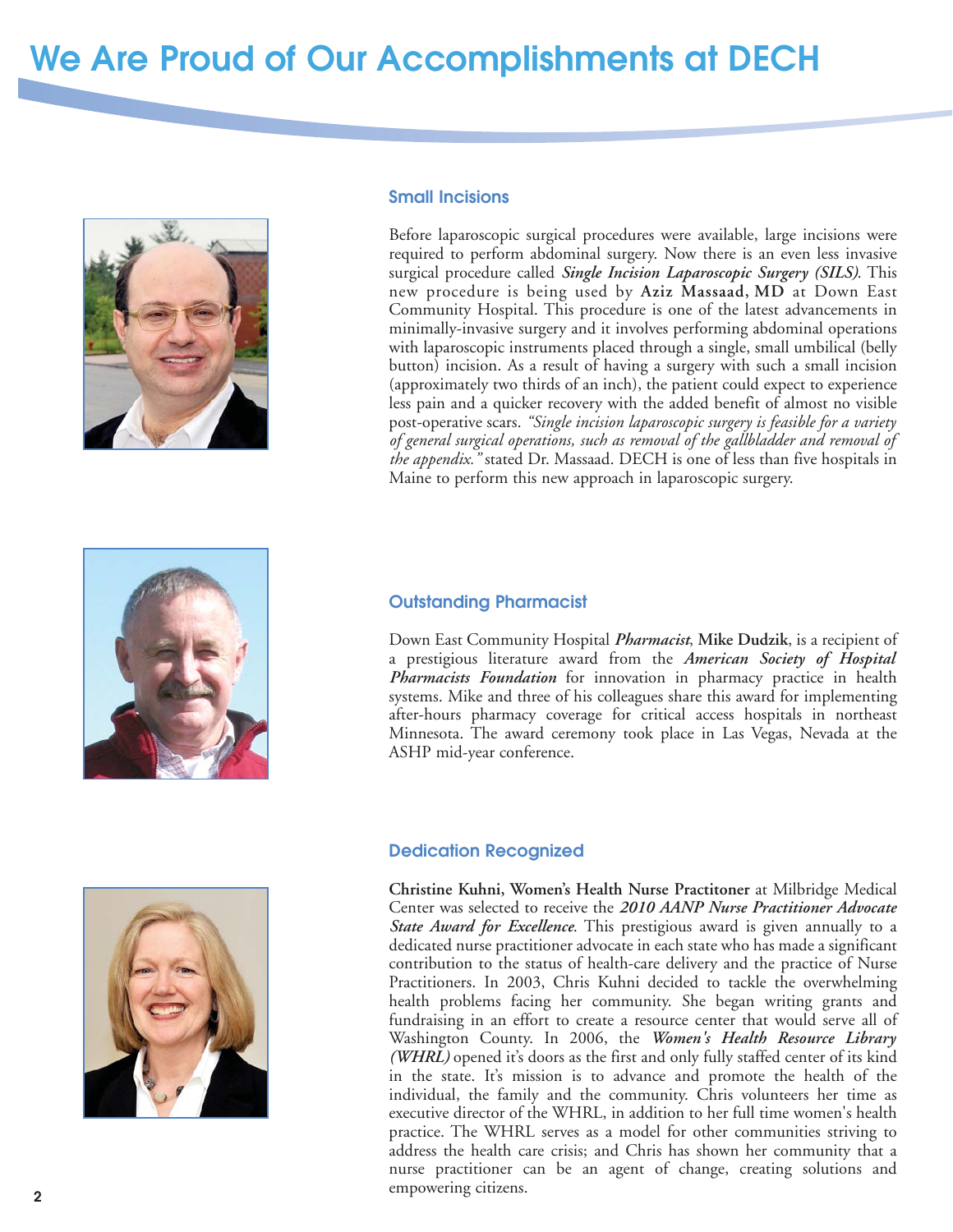#### **Leadership by Example**

**Arlena Ryan**, **RN**, *Director of Nursing Services* at Sunrise Care Facility, completed a nine-week class designed by Maine Health Care Association for nurse leaders who are currently serving as the Director of Nursing in a long term care setting. The goal of the class was to offer nurse leaders the opportunity to learn new skills, fine-tune existing knowledge, explore valuebased leadership, and hone the skills and competencies that are needed to be successful in their role and to serve their long term care residents well.



*"This is very exciting news for the long term residents at our facility..."*

## **Leading Edge Care**

Sunrise Care Facility recently was added to the ranks of the few long term care facilities in Washington and Hancock counties that provide *Intravenous (IV) Therapy* for their clients. *"This is very exciting news for the long term residents at our facility as well as our rehabilitation clients. Having IV therapy available at our facility will reduce the length of our client's inpatient hospital stays. They will be able to return to our facility more quickly so they can continue their healing process in familiar surroundings."* stated Geri Bryant, Administrator of Sunrise Care Facility.

*~Geri Bryant, Administrator of Sunrise Care Facility*



left to right: Arlena Ryan, Director of Nursing, Paula Flaherty, RN, D'Anna Beal, RN, Holly Tyler, RN, Shirley Norton, RN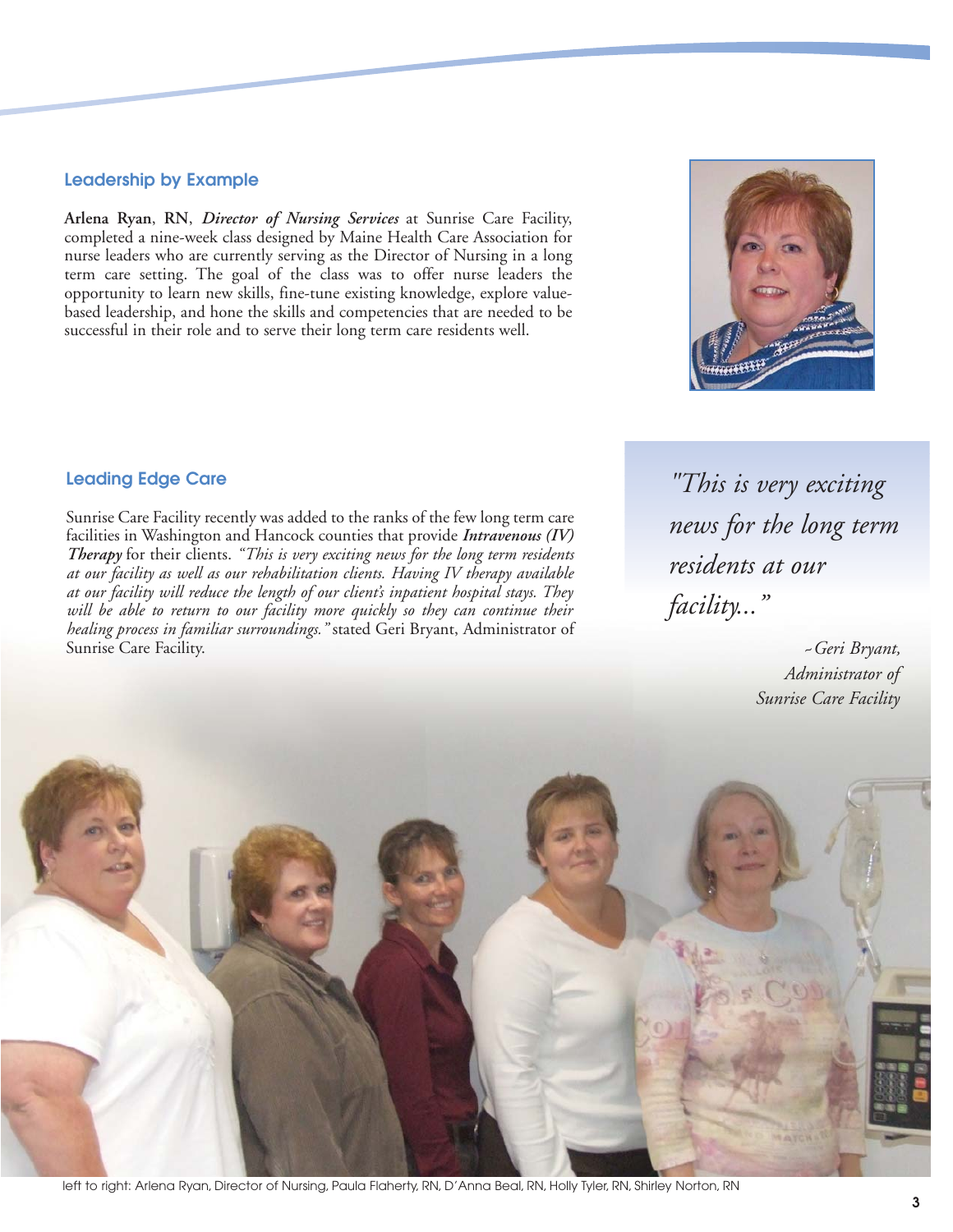# **What's New at DECH**

#### **Karen Young Promoted**

**Karen Young, RN, CNOR** was promoted to *Chief Nursing Officer* at Down East Community Hospital. Karen came to DECH in 2005 as an Inpatient Director. She went on to become the manager of the operating room in 2006 and then was promoted to Vice President for Quality Improvement in 2008. Karen has more than 27 years of nursing experience and 11 years in nurse management. Karen stated, *"I am very honored and humbled to assume this new role at DECH."*

#### **EMMC Leader Joins DECH**

Down East Community Hospital welcomes **Joanne Flemming, RN, CEN** as our new *Outpatient Director* with responsibility for the Emergency Department. Joanne comes to us from Eastern Maine Medical Center (EMMC) where she worked as a staff nurse in its 26+ bed Emergency Department and moved on to become a clinical supervisor. Joanne has 24 years of nursing experience and a strong background in chart review, chart documentation, compliance, and quality improvement.

#### **Stepping Up in Surgical Services**

**Erin Ingalls, RN, BSN, CNOR** was recently promoted to *Director of Surgical Services* at Down East Community Hospital. *"Erin has been working as the Assistant Director for the last several months and has done a GREAT job. We are so excited that she has taken this new role"*, stated Karen Young, Chief Nursing Officer.

Erin graduated from the University of Maine, Orono in 2001 and has worked in *Surgical Services* at DECH for the past five years. She lives in Machias with her husband and two children. *"I'm happy to have this opportunity to accept this position and be a part of the organizational transformation of Down East Community Hospital. I'm excited for the challenge in helping create a positive cultural change within the hospital as well as within the community,"* stated Erin.

#### **Welcoming New Board Certified Doctor**

Down East Community Hospital welcomes **Stanley Gold, MD**. Dr. Gold is serving as *Director of our Emergency Department* and is also serving as our *Emergency Department Chief of Staff*. Dr. Gold is a Board Certified ED-MD who completed his residency at Lenox Hill Hospital, New York, NY in 1966 and is a graduate of the New York University School of Medicine. Dr. Gold is a lifetime member of the American College of Emergency Physicians.

*"I'm thrilled to be here at DECH working with this growing, energetic staff. I came here to enjoy the venue, grow in experience, and contribute to the success of the hospital. I discovered a gem."* stated Dr. Gold.

The knowledge and experience Dr. Gold brings to DECH is invaluable. We are fortunate to have him.









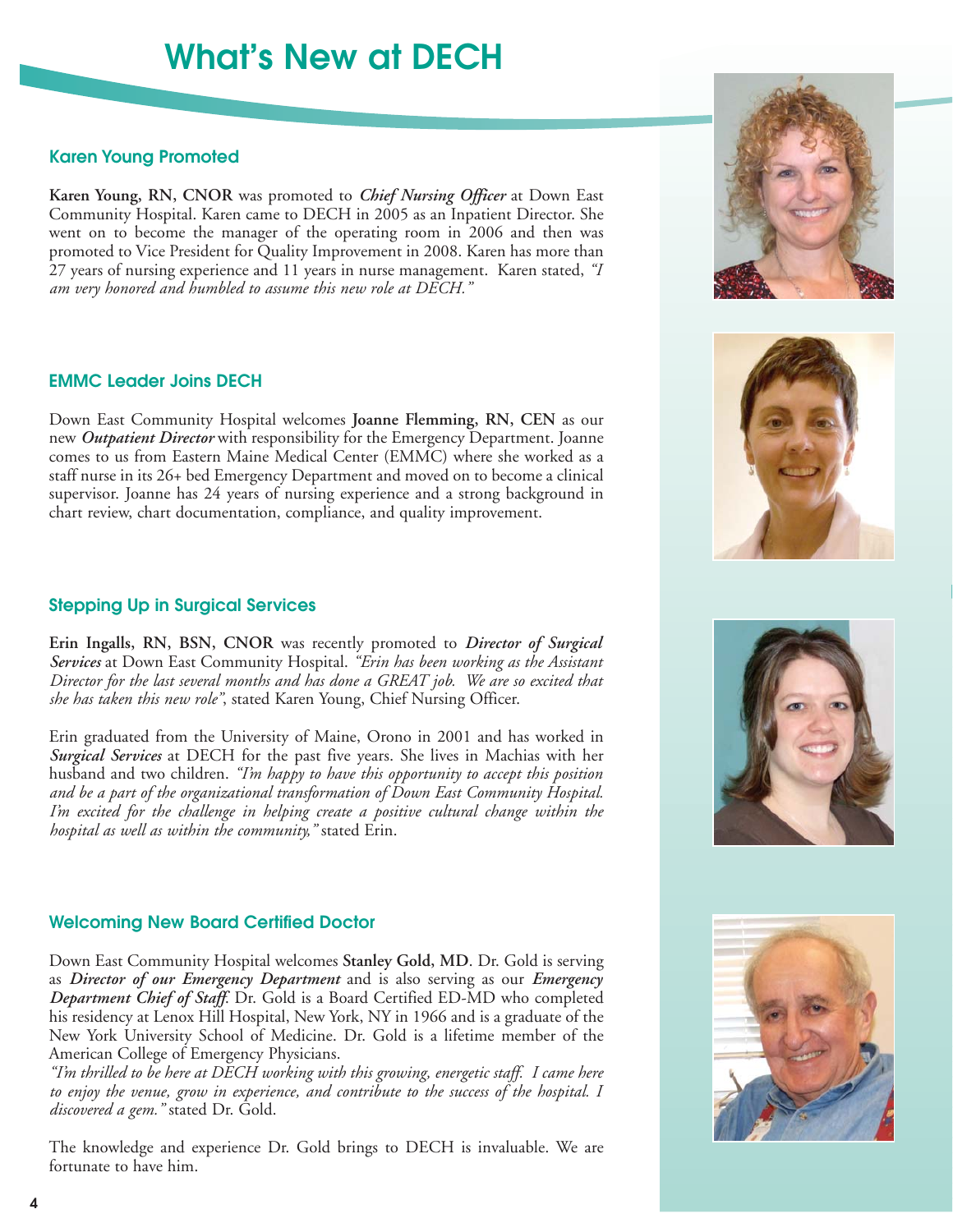#### **DECH Welcomes New Inpatient Director**

**Vanessa Ovitt, RN, BSN** comes to us from Santa Barbara, California after spending two years as a clinical medical surgical educator. Vanessa has been a nurse for more than 22 years and is currently finishing her Masters in Nursing for Nurse Practitioner. Vanessa and her husband are native New Englanders and are delighted to be back in the Northeast.

#### **Advancing Change**

**Fran Loring, RN** has been appointed *Director of Professional Excellence* at Down East Community Hospital. Fran comes to us with more than 25 years of service with **Eastern Maine Healthcare Systems**. Fran managed many different departments during her years at Eastern Maine Medical Center and worked in various positions that focused on Quality, Service Excellence, and staff development. She comes to us highly recommended. Many of us at DECH find her energy and positive can-do attitude very refreshing.

## **Helping Kids With a Smile**

There are children in Washington County with severe dental disease. So severe, that specialized hospital sedation dentistry is necessary. Children with disabilities and very young children are the most at risk for developing dental disease, and require sedation if dental treatment is to be administered effectively and safely. By restoring *"baby teeth"* to health, we not only promote healthy permanent teeth for our children, but also boost the overall health, development and self esteem of these young individuals.

Three years ago Down East Community Hospital partnered with the Washington County Dental Health Task Force and the Washington County Children's Program to raise funds necessary to begin a pediatric hospital sedation dentistry program at Down East Community Hospital. At that time, the closest service providers that offered sedation dentistry to children and youth from our area were located in Bangor, Brewer, Falmouth and Portland. Most providers limit the number of Maine Care cases they will see, or refuse altogether to accept Maine Care eligible patients. For many local families, the distance and cost involved in accessing services proved to be insurmountable barriers.

The long awaited program began at DECH on August 14 of this year and is going well. *"We're pleased to be a part of the Pediatric Sedation Dentistry Program and provide this service to young children who require extensive dental work"*, stated **Erin Ingalls**, **RN**, *Director of Surgical Services*. The patients' and families' who have benefited from this care expressed their appreciation to **Daniel Wood**, **DMD** and to **Down East Community Hospital** for these much needed services in Washington County.







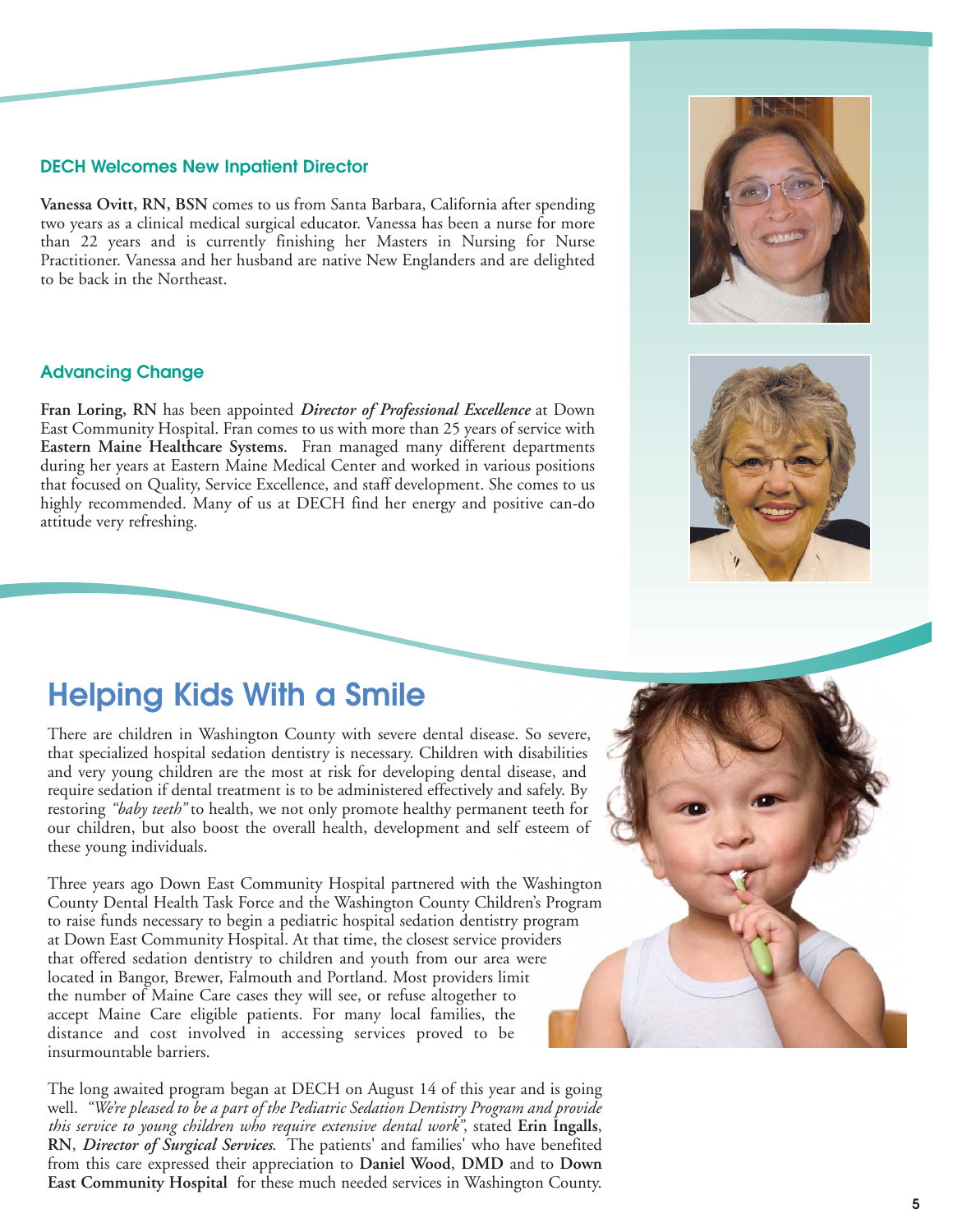# **Active In The Community**

## **Flu Shot Clinic & More**

Over 1,000 people from Milbridge to Calais arrived to attend the *Down East Community Hospital's 4th Annual Flu Shot Clinic*. At this event, over 1,000 flu shots and over 200 cholesterol and glucose screenings were provided for free by the Hospital. In addition to the free flu shots and free screenings, health information was available from various Hospital departments.

The entire day was very well received by the participants.*"This is a great service to the community"*, *"Very well-planned"*, *"This is the best one yet"*, *"I hardly had to wait at all"* were just some of the many comments from participants.

The hospital staff, hospital volunteers, and *DECH Auxiliary* worked together to make this important event a success for our community. This being a true community event, *Columbia Supermarket* donated 500 cookies and *Parlin Flowers* donated 100 cookies and decorations. *Many thanks to all.*

In addition to this event, flu shot clinics were provided by Down East Community Hospital at DECH Medical Associates in Machias and at Milbridge Medical Center where well over 600 vaccinations were dispensed.



## **DECH Nurses Rally to Vaccinate Students for H1N1**

As in keeping with the Down East tradition, the nursing staff at Down East Community Hospital recognized the importance and necessity of vaccinating our smallest population of the community. With an awareness of the limited resources for our area schools, the nursing staff at DECH joined our public health nurse, **Cindy Look, RN**, to vaccinate the children in Machias and surrounding area schools for H1N1.

Recognizing the urgency of vaccine administration for our area children and receiving a very limited amount of vaccine from the state at the time, *Infection Prevention* nurse **Donna Stanley-Kelley, RN** gathered the more than willing group of nurses from DECH including **Judy Lingley, RN**; **Stephanie Wood, RN**; **Taryn Finlay, RN**; and **Shelley Otto, RN**. This group of dedicated professionals vaccinated the children of Machias Valley Christian School, Whiting Village

School, Bay Ridge Elementary School and the Elm Street School in a very short period of time. A total of 500 doses were received during the week of November 9 and were dispensed within one week. Other clinics scheduled during the week of November 16 included Rose M. Gaffney School, Machias High School, Fort O'Brien and Jonesboro.

Upon completion of our local schools, any further shipments of vaccine will be sent to DECH Medical Associates pediatric practice and Milbridge Medical Center pediatric practice for further vaccination of the children who were unable to attend the clinics.

Cindy Look, RN



Judy Lingley, RN, Shelley Otto, RN, Taryn Finlay, RN, Donna Stanley-Kelley, RN, Stephanie Wood, RN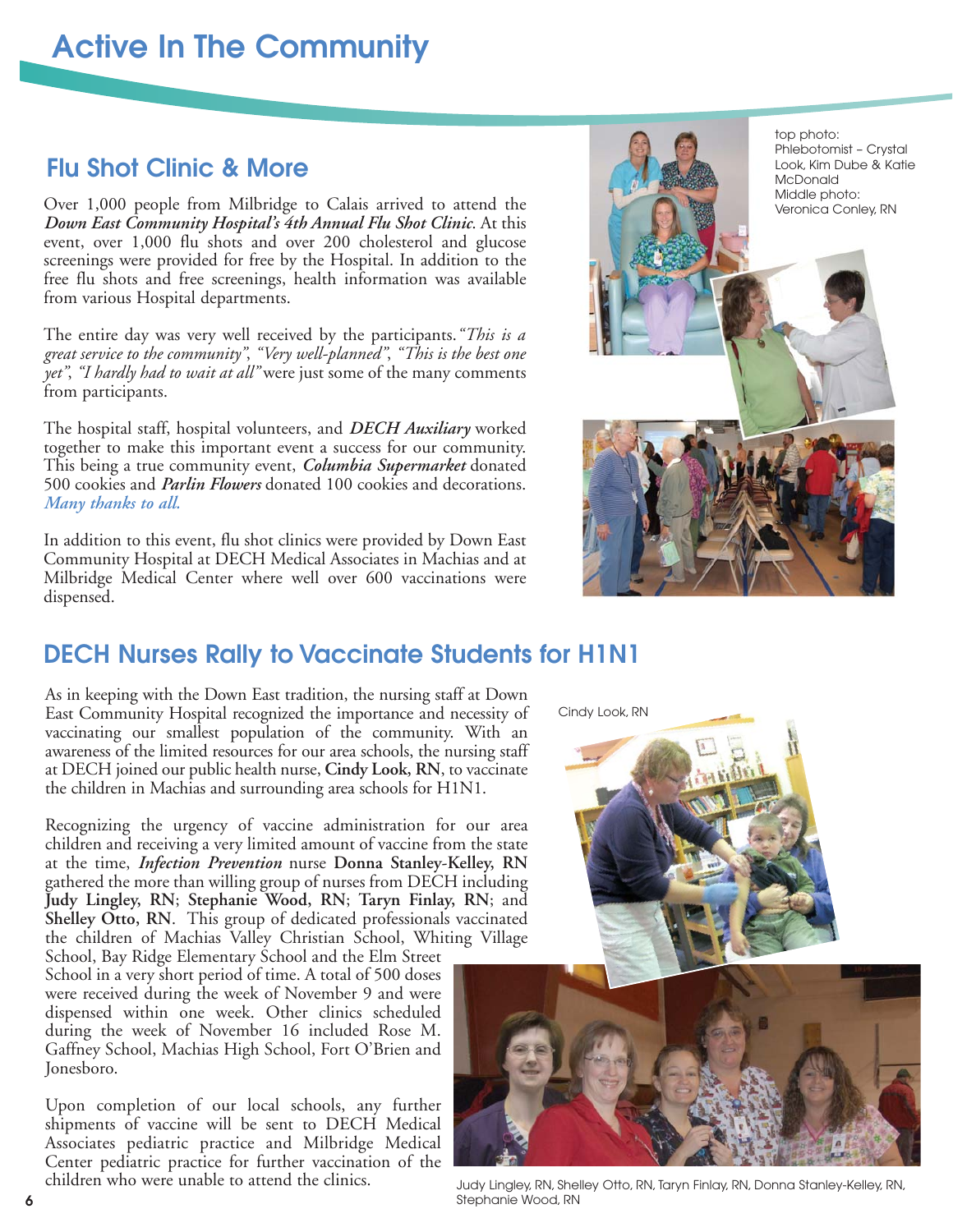### **Cancer... There Is Hope**

**Lori Yensan, RN, ADN, CRN, BS** and **Sue Dorr, LSW** served on the committee of the *"Cancer...There is Hope Here in Washington County"* program. Lori and **Gwen Jones, PT, MS** participated in the annual event by exhibiting what Down East Community Hospital has to offer cancer patients locally. Lori shared information on what DECH offered at their infusion clinic and spoke about what we would like to be able to offer in the next five years. Gwen, who is a certified Lymphodema therapist, described the therapy services she could offer at our *Rehabilitation Services* department.

### **Supporting Our Troops**

With the help of our **Customer Service Team**, the employees at Down East Community Hospital adopted the *20th ASOS (Air Support Operation Squadron)* stationed in Afghanistan. We chose this particular unit because it includes one of our own. By joining forces with *Machias Dental*, we were able to send 13 boxes filled with anything from beef jerky to toothbrushes. Our troops make sacrifices that most of us can only imagine, we hope these gifts bring some happiness to their day.



William Albee, Linda Albee, Scott Huber, James William Changes, Anticox, Social Anticox, Samantha Williams<br>Rohan, MD, Janet Paddock, Samantha Williams